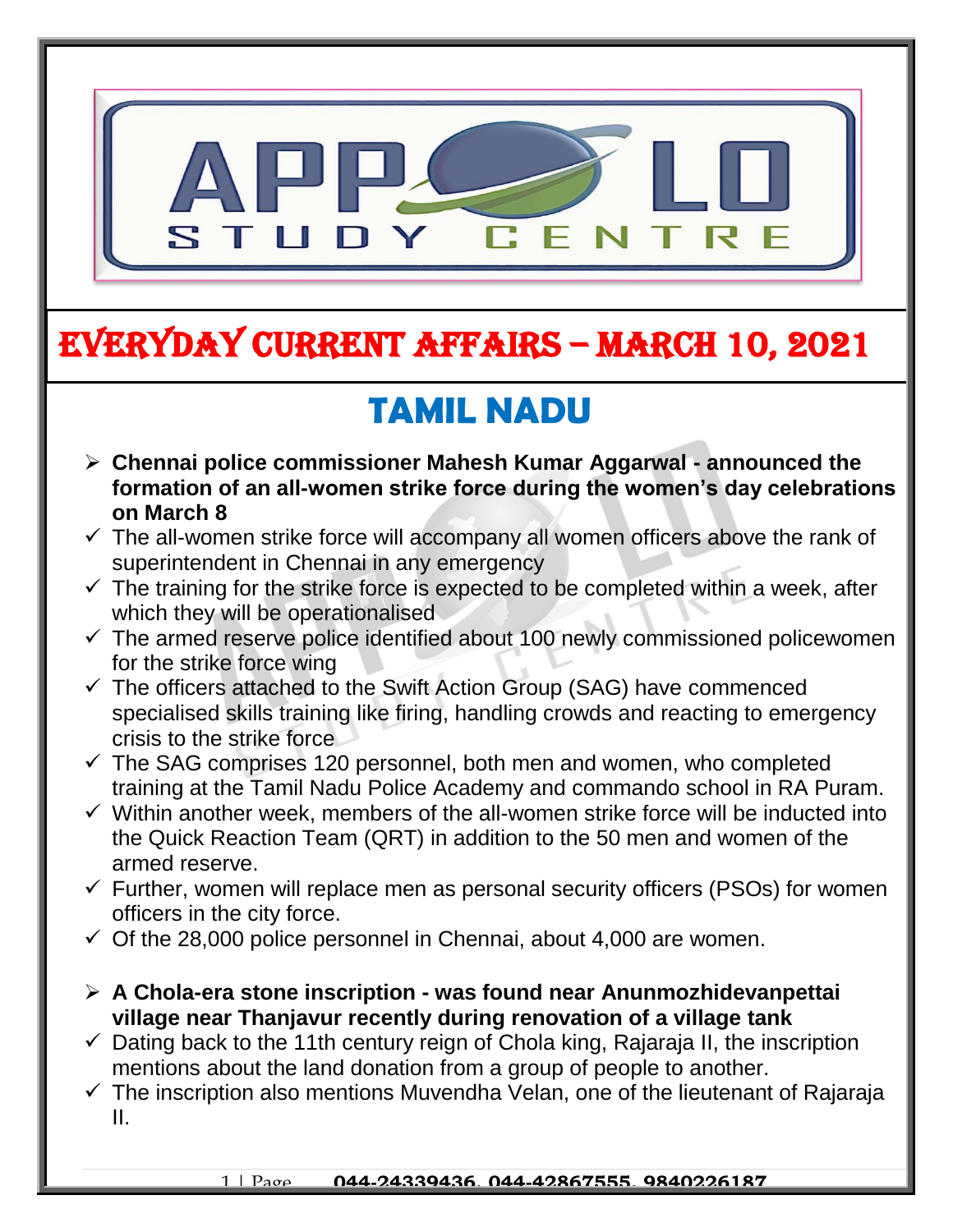

- $\checkmark$  A few other inscriptions from the Chola rule around the central region also mentions about a vast lake dug by the Chola king.
- $\checkmark$  The inscription is testimony to the fact that there could have been a palace of the king and residence of workers and a lake was dug in the process

### **STATES**

 **Uttarakhand chief minister Trivendra Singh Rawat - tendered his resignation to Governor Baby Rani Maurya at Raj Bhavan in Dehradun on March 9.** 



- $\checkmark$  The BJP legislative party meeting to decide the name of the new Chief Minister is scheduled on March 10
- $\checkmark$  The party's Lok Sabha MPs are also likely to attend the meeting.
- $\checkmark$  The Governor has accepted the resignation of the CM and his cabinet and they have been asked to look after the portfolios held by them till a new government is formed.
- $\checkmark$  Rawat served as the ninth chief minister of the Himalayan state for the last four years
- $\checkmark$  With his resignation, Rawat has joined the list of Uttarakhand CMs unable to complete their five-year tenure.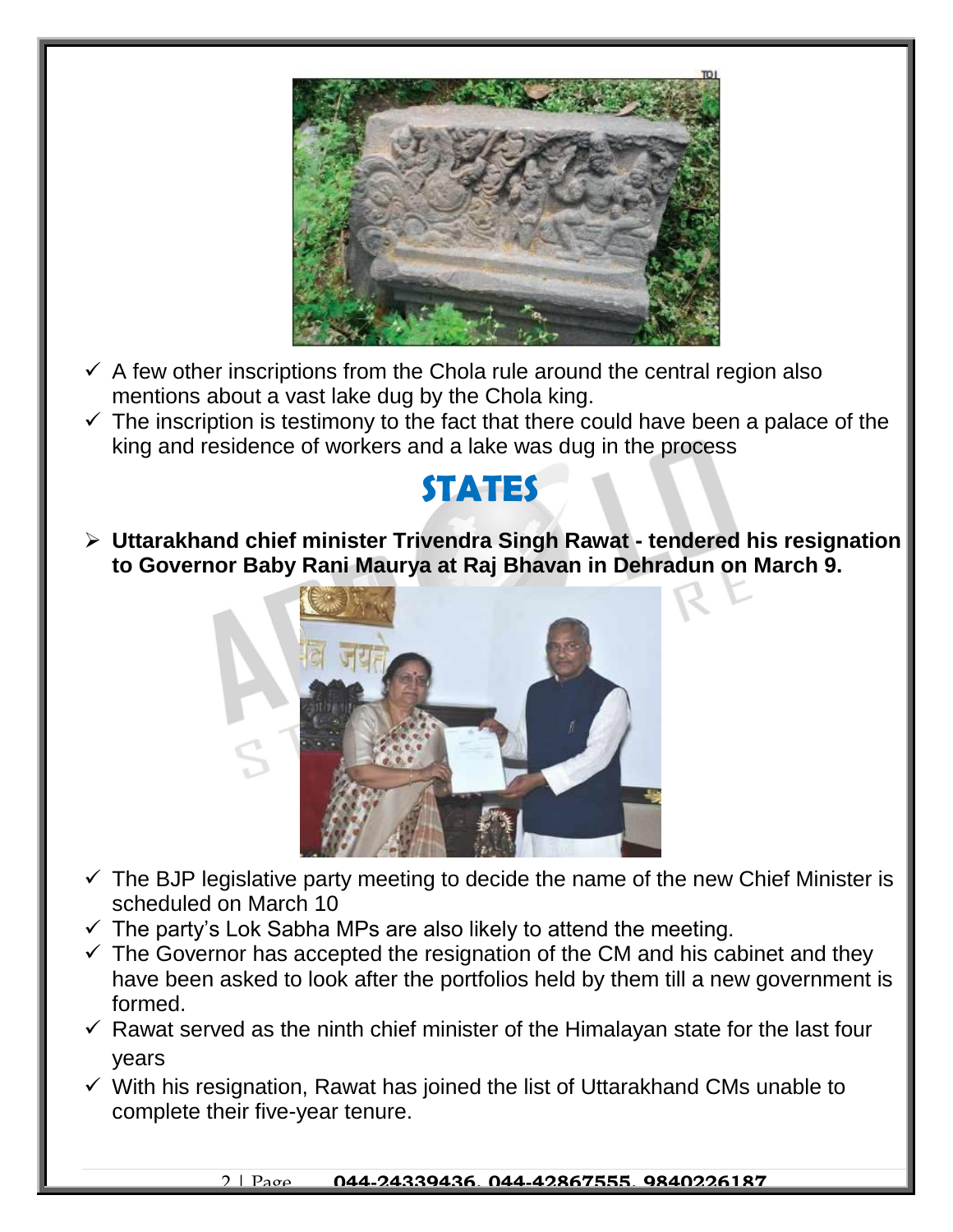- $\checkmark$  Of the eight Uttarakhand CMs, only the late Narayan Dutt Tewari could complete his tenure between 2002 and 2007.
- $\checkmark$  Uttarakhand, a state carved out of a united Uttar Pradesh in 2000, held its first assembly elections in 2002.

## **CONFERENCES & SUMMITS**

- **The first summit meeting of the Quad countries, India, US, Japan and Australia — will take place virtually on March 12, as announced by the foreign ministry.**
- $\checkmark$  The scheduled meeting of PM Narendra Modi, President Joe Biden, PM Yoshihide Suga and PM Scott Morrison will discuss wide range of topics right from Covid vaccine supplies to climate change.
- $\checkmark$  Further, the leaders will also discuss regional and global issues of shared interest, and exchange views on practical areas of cooperation towards maintaining a free, open and inclusive Indo-Pacific region
- $\checkmark$  The Quad, which used to be known as the quadrilateral security dialogue, is now known as the quadrilateral framework to indicate it has gone beyond a narrow security dialogue.
- $\checkmark$  This will be the first Quad summit meeting since 2007.
- $\checkmark$  The summit will provide an opportunity to exchange views on contemporary challenges such as resilient supply chains, emerging and critical technologies, maritime security, and climate change.
- $\checkmark$  There is a possibility of informal Quad meetings on the sidelines of multilateral meetings post-pandemic.
- $\checkmark$  The first opportunity this year would be at the G7 summit in the UK, where India, Australia and South Korea are special invitees.

### **ECONOMY**

- **The State Bank of India (SBI) – has topped the Ministry of Electronics and Information Technology's (MeitY's) digital payment scorecard for the third consecutive month**
- $\checkmark$  The SBI has achieved 54 crore transactions on the Unified Payments Interface (UPI) platform and has a user base of 31.5 crore.
- $\checkmark$  The country's largest bank processed 636 crore transactions through its digital platforms, which are 67% of its total transaction volume.
- $\checkmark$  SBI has also emerged as the largest issuer of debit cards, accounting for over 290 million debit cards with a 30% market share with respect to card spends and 29% share with respect to transaction volume
- $\checkmark$  The bank accounts for around 25% market share by the transaction volume of its mobile banking
- $\checkmark$  Further, the internet banking service of SBI was ranked first in terms of online traffic in the category of banking credit and lending.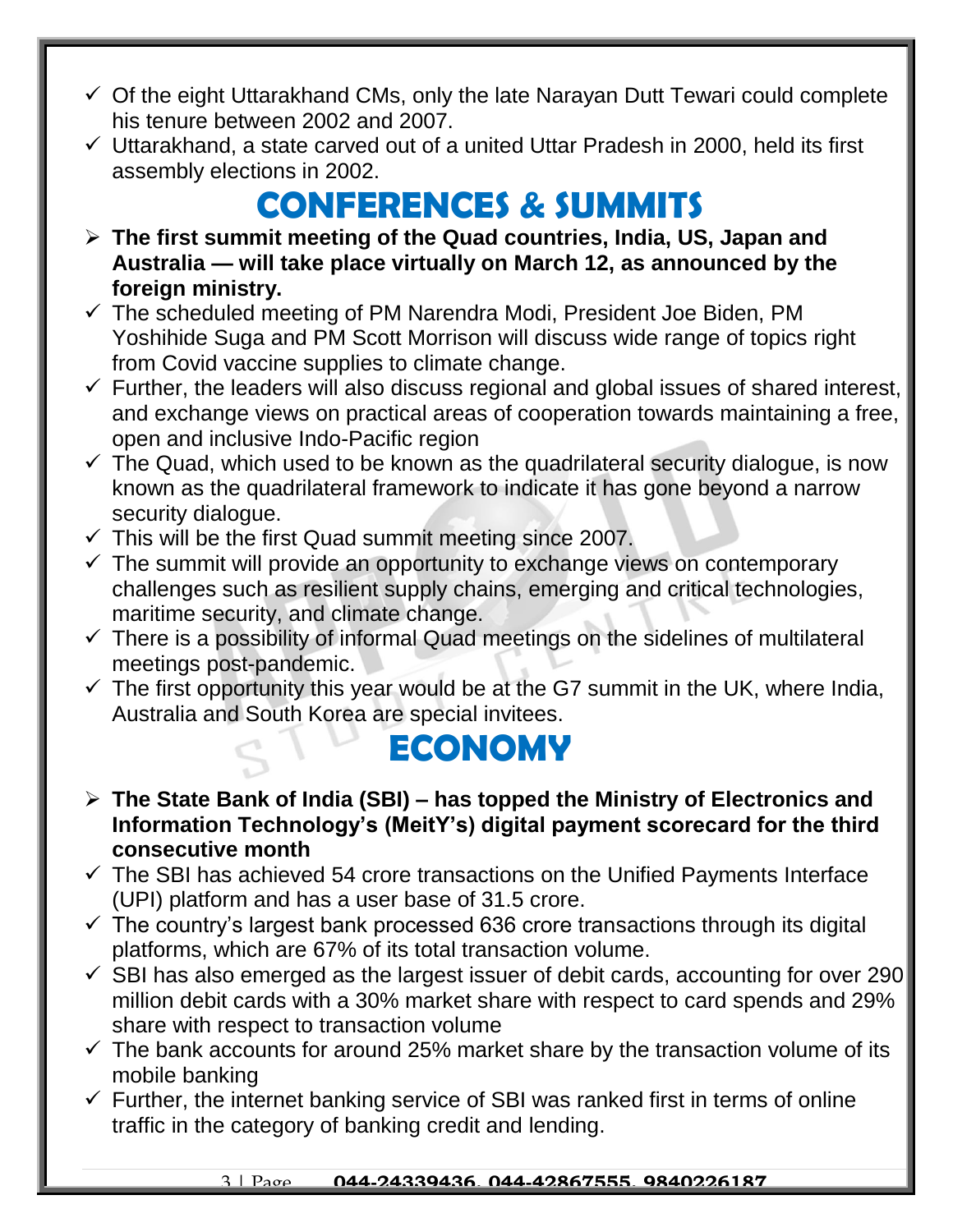## **SPORTS**

- **Prithvi Shaw – scored the highest individual score by an Indian batsman in List 'A' cricket in a chase**
- $\checkmark$  The talented youngster smashed 185 not out off just 123 balls to ensure Mumbai defeat Saurashtra in the Vijay Hazare quarterfinal at the Airforce ground in Palam, Delhi, on March 9.
- $\checkmark$  In doing so, Prithvi surpassed current and former India skippers Virat Kohli and MS Dhoni, even though it must be mentioned that his feat has come in a domestic game.



- $\checkmark$  This is the third hundred for Prithvi in the ongoing Vijay Hazare Trophy
- $\checkmark$  Earlier, in the league stage in Jaipur, Prithvi had scored an unbeaten 105 against Delhi, before plundering 227 not out-the highest individual score in the history of the tournament
- $\checkmark$  Captaining Mumbai team, Prithvi has amassed 589 runs at a staggering average of 196.33 in the tournament

#### **RANKINGS**

 **British Overseas Territories such as British Virgin Islands, Cayman Islands and Bermuda – have topped the 'Corporate Tax Haven Index 2021'**